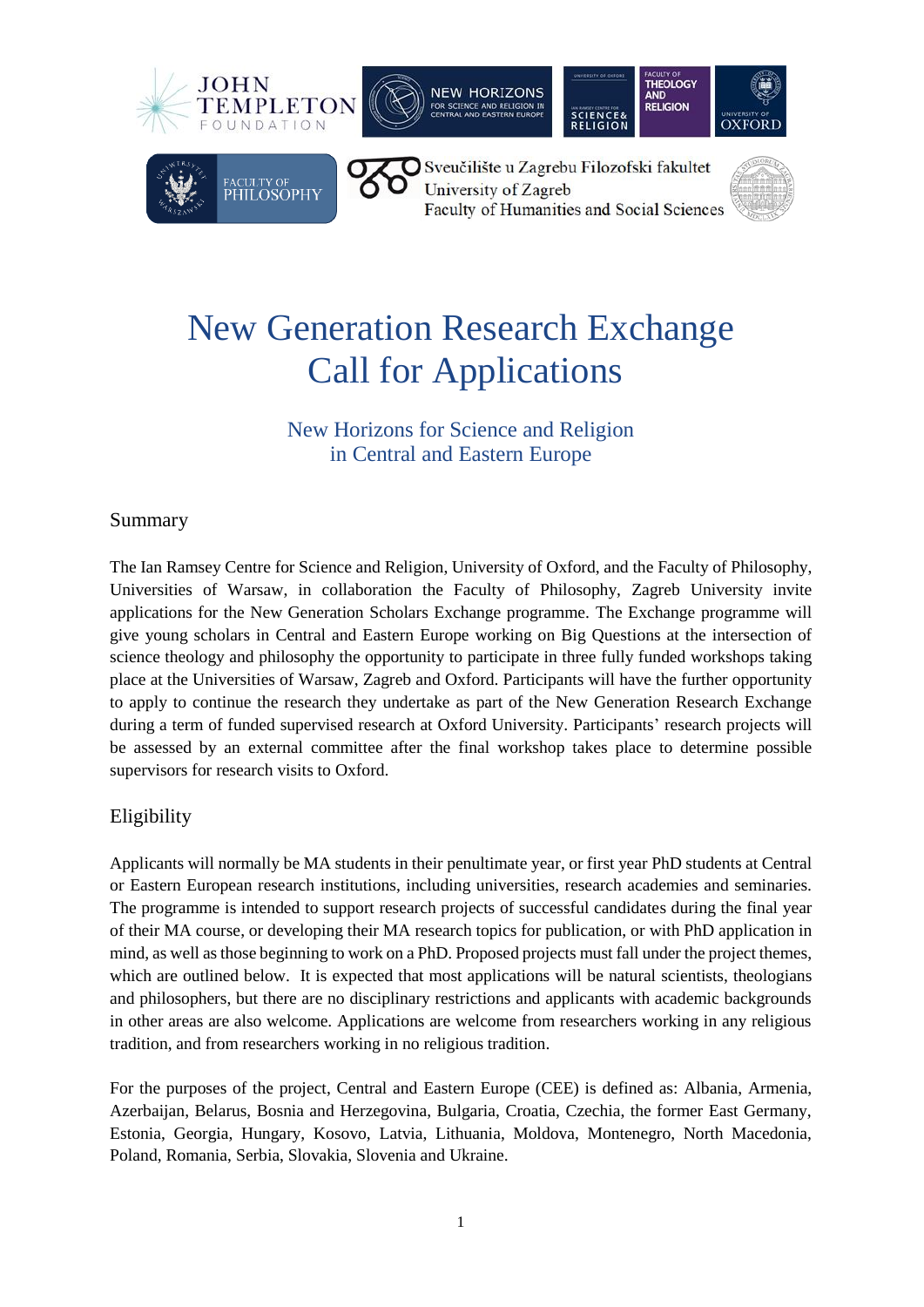#### Activities

Successful candidates will participate in a series of three masterclasses during the course of the programme. The meetings will take place over three days at the Universities of Zagreb, Warsaw, and Oxford. Participants will have the opportunity to discuss their work as a group and with IRC-appointed tutors, as well as participate in seminars led by prominent visiting speakers. The Fellowship will cover all the costs of participating in each masterclass including travel and accommodation. The total value of the Fellowship is 2000 USD.

Participants will have a further opportunity to receive funding for completing their research during a term at Oxford University, where they will be able to work closely with a secondary supervisor to advance their research. The funding for research visits at Oxford University will cover accommodation, living costs, college fees, and supervision to the total value of 5000 USD.

#### Supported Research Themes

The programme will support research which engages with Big Questions at the intersection of science theology and philosophy. Applicants will be expected to engage with recent developments in their disciplines, and demonstrate a high standard of academic rigor. The Project encourages applications that fall within three broad themes: science and religion in the CEE context; reason and faith; and persons, mind and cosmos. Suitable topics include:

- The significance of theological traditions for scientific practice today;
- The relations of brains, minds and human persons;
- Whether physical cosmology can explain the origin of the cosmos;
- The role of religion in the historical development of science;
- The place of values in the natural world;
- How the history of CEE has influenced views on science and religion;
- Free will and scientific determinism and/or divine foreknowledge;
- Empirical psychology and the second person perspective;
- Phenomenological approaches to religion;
- Understanding notions of God, good and evil in a scientific age.

For further example areas, applicants are strongly encouraged to visit the Ian Ramsey Centre's website where example areas of interest for the New Horizons for Science and Religion in Central and Eastern Europe project as a whole are listed.